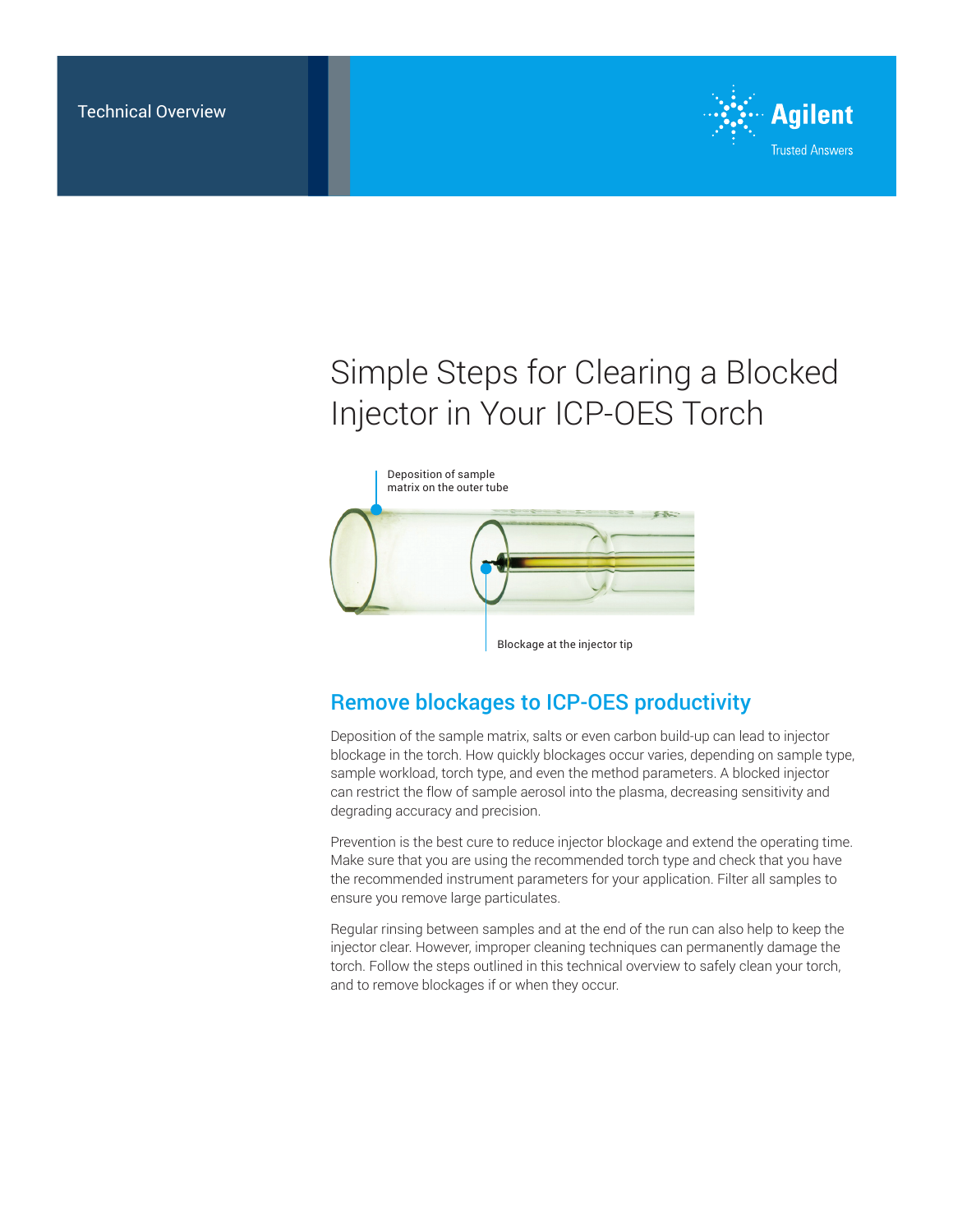# Routine cleaning



# 5100/5110 ICP-OES

- Prepare a 50% aqua regia solution (1 part deionized water to 1 part aqua regia [three parts hydrochloric acid and one part nitric acid]) in a wide diameter tall form beaker.
- Place the beaker under the torch cleaning stand (P/N G8010- 68021). This suspends the torch (or injector/base assembly) in the cleaning solution, reducing the risk of spills and damage to the quartz outer tube.
- Invert the torch and position this on the torch cleaning stand so that the quartz outer tube and injector is immersed in the aqua regia solution.
- Pipette some of the aqua regia through the ball joint of the injector to remove buildup from the lower part of the injector.
- Soak the torch for at least 1 hour.
- If deposits remain, repeat the cleaning process using a higher concentration of aqua regia.
- Thoroughly flush the inside and outside of the torch with deionized water (18 MΩ cm) using a wash bottle. Invert the torch and flush deionized water through the quartz tubes so that the water flows out of the gas entry ports and ball joint connector for at least 30 s.
- Invert the torch and dry by blowing clean compressed air or nitrogen through the gas ports on the base and through the opening of the ball joint to remove moisture.

**Caution:** Do not place the torch in a drying oven. It is not as effective at removing moisture as using compressed air or nitrogen, and may damage the torch.



# One-piece quartz torch for 700, Vista, and Liberty Series ICP-OES

- Soak the torch overnight in concentrated aqua regia (three parts hydrochloric acid and one part nitric acid).
- If necessary, use a pipe cleaner dipped in aqua regia to gently remove persistent deposits from the injector tube.
- Rinse with deionized water and allow to dry.



### Removing salt deposits

- Rinse the torch with water.
- Soak overnight in a 25% detergent solution.
- Rinse the torch with deionized water and allow to dry.

Important: The torch must be completely dry before re-installing. Replace the torch if chipped, cracked, or distorted.

### ICP-OES Troubleshooting and Maintenance Video: Torches

See how to clean and maintain torches, and learn more about different torch types. [Watch now](https://www.agilent.com/en-us/products/icp-oes/icp-oes-supplies/torches/axial-fully-demountable-torches/torches)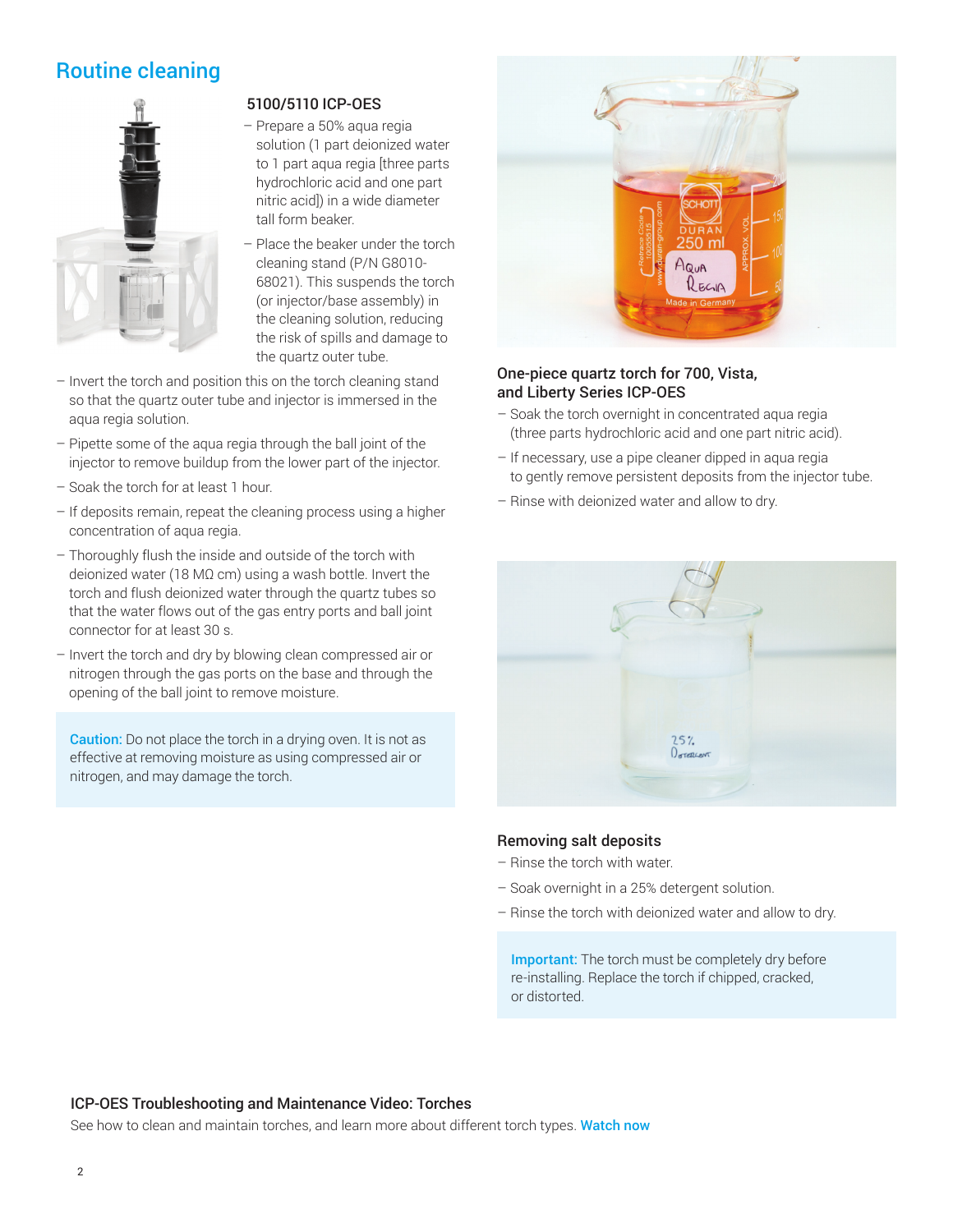

# Re-installing the torch for 700, Vista, and Liberty Series ICP-OES

- Position the torch in the center of the RF coil, resting on the torch stand.
- Close the torch clamp and turn the locking knob.
- Gently attach the transfer tube to the base of the torch.
- Align the torch so the intermediate tube is about 2 to 3 mm away from the RF induction coil.
- Connect the auxiliary and plasma gas hoses to the appropriate inlets on the torch.
- Complete the torch alignment procedure to ensure the optics are viewing the highest emission signal from the plasma.



#### Caution:

- Never place a torch in an ultrasonic bath, or use a wire to clean the injector.
- Do not use hydrofluoric acid with glass or quartz sample introduction components.
- Always use care when handling or installing a torch. Excessive force can break the torch.
- Do not touch quartz torches with bare hands. This can reduce torch life.

# Torch selection tips

- A one-piece quartz torch is simple to install and use and delivers great performance for most applications.
- For organic solvents, use a torch with a smaller ID injector. For volatile organic solvents, use a torch with a narrow-bore (0.8 mm ID) injector.
- For greater flexibility and reduced running costs, choose a semi-demountable torch. The injector and/or outer tube is removable and replaceable separately.
- For fusions and HF digests, use a torch with an alumina injector.
- A fully demountable torch allows you to replace components individually, which can help lower your operating costs.

# Video resources for overcoming common ICP-OES challenges

### Agilent OneNeb Series 2 Nebulizer

Learn how to achieve better sensitivity and precision, and improve tolerance to samples with high levels of total dissolved solids (TDS) by switching to the Agilent OneNeb Series 2 nebulizer. [Watch now](https://www.agilent.com/en/video/oneneb-series-2-video)

### ICP-OES Troubleshooting and Maintenance: Nebulizers

See how to clean and maintain nebulizers—and get the most from your peristaltic pump tubing. [Watch now](https://www.agilent.com/en/products/icp-oes/icp-oes-supplies/nebulizers/icp-oes-nebulizers-accessories/nebulizersvideo)

# ICP-OES Troubleshooting and Maintenance: Spray Chambers

Learn how to clean and maintain spray chamber performance, and learn more about different spray chamber types. [Watch now](https://www.agilent.com/en-us/products/icp-oes/icp-oes-supplies/spray-chambers/spray-chambers-brackets/spraychamber)